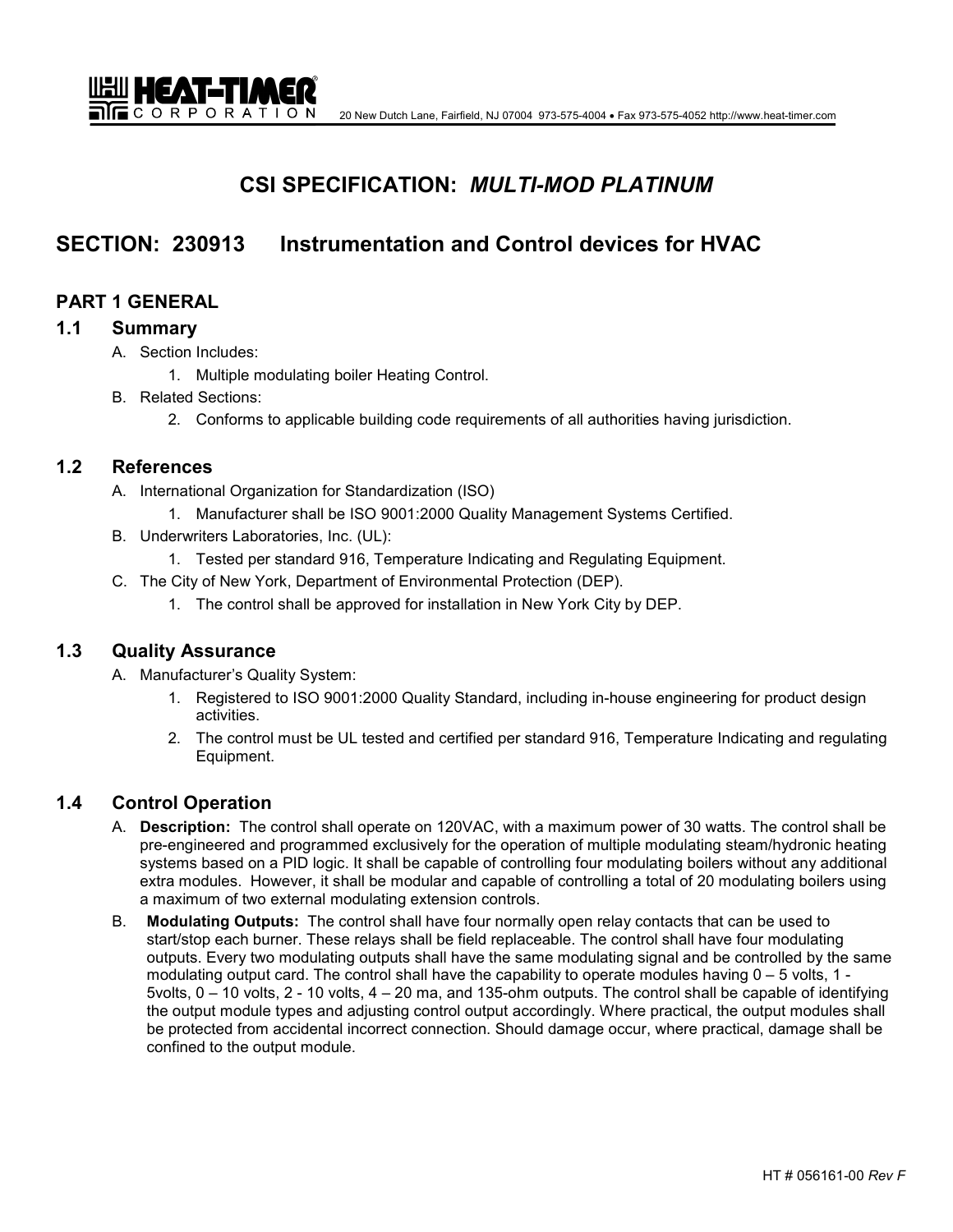C. **Sequence of Operation:** When heat is required, the control PID shall activate the lead boiler and start its pre-purge cycle followed by the initiation of modulation at the Fire Start Percent. When additional heat is needed, the control shall start to increase modulation until the Modulation Start percent has been reached. That shall be followed by the lag boiler pre-purge cycle. Then, the lag boiler shall remain at the Fire Start percent and the lead boiler shall resume its modulation until it reaches full fire (100% modulation). Any additional requirements for heat shall trigger the control to increase the lag boiler. When the control PID requires reduced output, the control shall reduce the modulation of the lag boiler until it reaches its Fire Start percent. That shall be followed by the reduction of modulation of the lead boiler until it reaches 40% percent of its Modulation Start percent. This shall trigger the control to turn off the lag boiler.

#### **D. Features:**

- 1. **Outdoor Reset or Set Point:** The control shall provide an integral sensor set point adjustment. The set point shall be adjustable either through the control menu or remotely using a 4-20mA input signal. In addition, when in temperature mode and equipped with an outdoor sensor, the control shall be capable of varying the set point based on an outdoor reset curve. The outdoor reset curve parameters shall be field adjustable.
- 2. **Fire Start Percent:** Adjustable from 1 to 100%. This setting shall set the firing percent at which the burner shall start at when energized or de-energized. There shall be an independent adjustment of this setting for each burner.
- 3. **Modulation Start Percent**: Adjustable from 0 to 100%. This setting shall set the percent of modulation the lead boiler must achieve before the lag boiler is activated. There shall be an independent adjustment of this setting for each burner.
- 4. **Gain:** Adjustable from -10 to +10. This setting shall increase or decrease the amount of modulation based on the rate of change in system sensor reading and the set point.
- 5. **Purge Time:** Adjustable from 0- 10.0 minutes. This setting shall set the delay time between a boiler being energized and the beginning of modulation.
- 6. **Last Stage Hold:** Adjustable from 0 to 30 minutes. The last stage hold shall keep the last boiler at low fire for an additional degrees/lbs of pressure to reduce short cycling of the lead boiler.
- 7. **Lag delay:** Adjustable from 0 to 60 minutes. The lag boiler in the rotation shall not be fired until the lead boiler has remained in high fire for the period of time set by the Lag Stage delay.
- 8. **Rotation:** The control shall be capable of rotating the boilers either based on an adjustable time period, Last-On/last-Off, or manually.
- 9. **Parallel Modulation:** The control shall have an option for parallel modulation where multiple boilers can modulate upward or downward together with increase or decrease modulation.
- 10. **Memory:** The control shall store all configuration and settings on EE-Prom. In case of power failure the control should be able to retrieve all of its latest settings.
- 11. **Display:** The control shall have a four line by eighty-character alphanumeric display capable of displaying both numbers and characters. The display shall be visible with no ambient light. All control operation information shall be available for display. During times of inactivity, or 10 minutes after last user entry, the display shall enter a lower power mode. In this mode the control should display date and time of day, cycle status, outdoor temperature, system temperature, and valve opening percentage. In this mode, the display shall reduce visible light output. The control shall exit this mode whenever button or digital encoder activity is sensed.
- 12. **Boiler Lockout Input:** The control shall have a dry contact input for boiler failure. The control shall not include failed boilers in its modulation sequence.

#### **E. Input Points:**

- 1. **Outdoor Temperature:** This shall be the value read from the outdoor sensor placed on the north side of the building at least 10 Ft. above the ground.
- 2. **System Temperature (Hydronic Systems):** This shall be the value read from the system sensor placed on the hot water system pipe to measure hot water circulating temperature.
- 3. **System Pressure (Steam Systems):** This shall be the value read from the system pressure sensor placed on the main header.
- 4. **External Shutdown:** The control shall be capable of accepting a dry closure type shutdown input. This shall prevent any boilers or pumps from activating when the contact is closed.
- 5. **Prove Input:** The control shall be capable of accepting a dry contact closure type for system prove input. This shall prevent any boilers from activating until the contact is closed.
- 6. **Lockout Input:** The control shall be capable of accepting dry contact closure for boiler failure.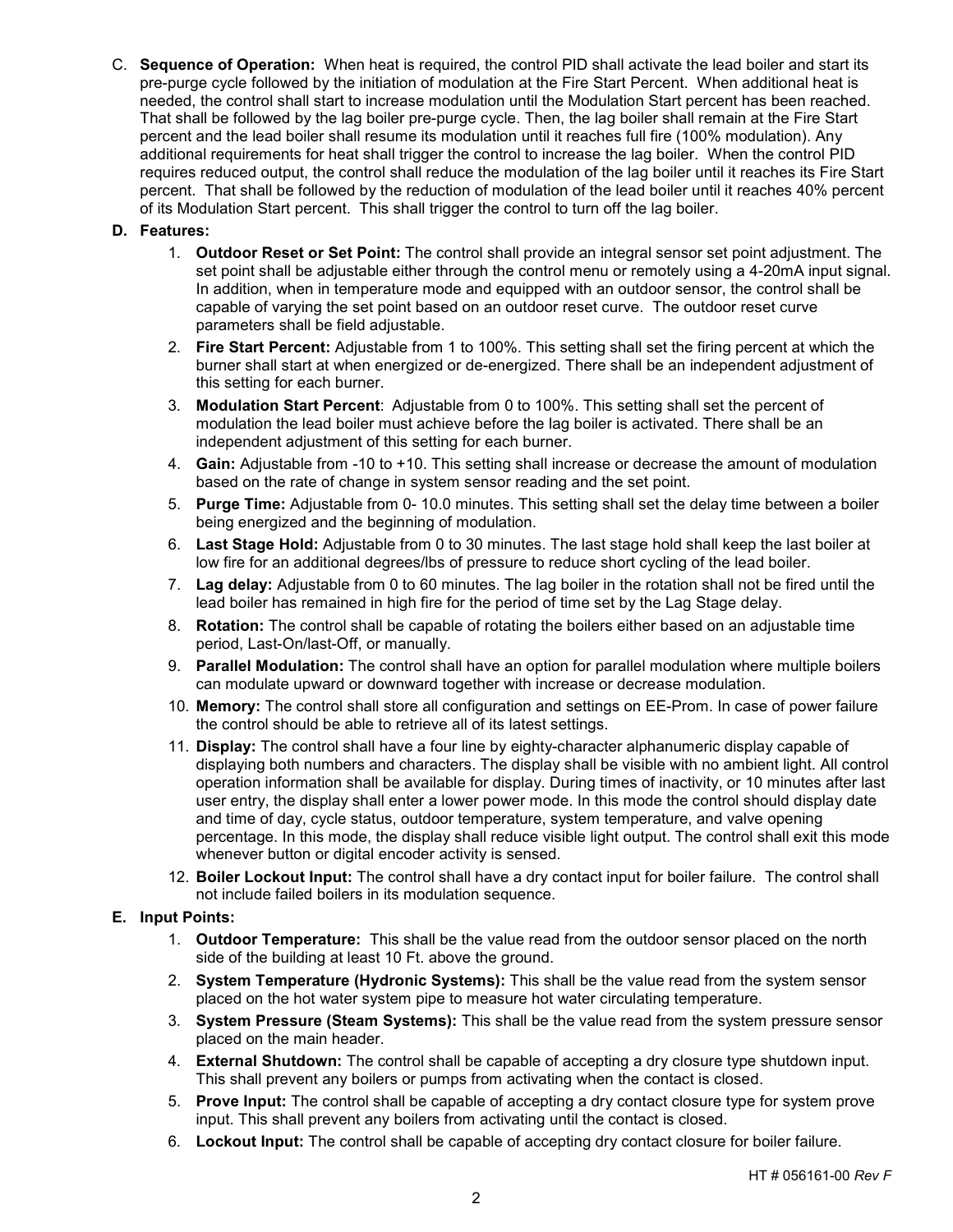7. **System Set Point (4-20mA Signal):** The control shall be capable of accepting a 4-20mA remote signal as a set point.

#### **F. Output Points/Relays:**

- 1. Burner relay output
- 2. Burner modulation output: 135 Ohm, 4-20mA, 0-5V, 1-5V, 0-1V, 2-10V
- 3. System relay output

#### **G. Data Points:**

- 1. **Burner Modulation Percent:** This shall indicate the percent of modulation status each boiler has.
- 2. Fire Start Percent: This shall be the percent at which a boiler will start its modulation. Each boiler shall have a separate configurable value.
- 3. **Last Stage Hold:** Adjustable from 0 to 30 minutes. The last stage hold shall keep the last boiler at low fire for an additional degrees/lbs of pressure to reduce short cycling of the lead boiler.
- 4. **Lag Delay:** Adjustable from 0 to 60 minutes. The lag boiler in the rotation shall not be fired until the lead boiler has remained in high fire for the period of time set by the Lag Stage delay.
- 5. **Modulation Speed** (for process applications only) This shall be adjusted the burner modulation motor speed for the control logic to match.
- 6. **Modulation Start Percent**: Adjustable from 0 to 100%. This setting shall set the percent of modulation the lead boiler must achieve before the lag boiler is activated. There shall be an independent adjustment of this setting for each burner.
- 7. **Rotation Mode**: Auto, Manual, Last-On/Last-Off
- 8. **Setback:** The control shall have a dry contact input to initiate a setback.
- 9. **Standby Delay:** This shall be the set to the amount of time for all automatically controlled boilers to be at high fire before starting boilers set to standby.
- 10. **System Run-On:** This shall be the value at which the system relay shall remain energized for after all boilers have turned off.
- 11. **System Set Point/Target.** This shall be either set to the desired system design temperature / pressure. If the control is set to outdoor temperature reset, this value should change dynamically based on the outdoor temperature and other reset ratio parameters.

## **1.5 Regulatory Approvals**

- A. Underwriters Laboratories, Inc. (UL):
	- 1. The control shall be tested per standard 916, Temperature Indicating and Regulating Equipment.
- B. The City of New York, Department of Environmental Protection (DEP).
	- 1. The control shall be approved for installation in New York City by DEP.

## **1.6 Included Items**

A. Control Relays. Control relays shall be plug-in type, UL listed, and shall have dust cover and LED "energized" indicator. Contact rating, configuration, and coil voltage shall be suitable for application. Only one relay is included for the system output. Additional relays are required for each boiler and must be ordered separately.

## **1.7 Optional Items**

- A. Outdoor Temperature Sensor shall be of the Thermistor type capable of measuring between –30°F to 250°F. It shall have a weather shield to protect it from moisture and direct sun.
- B. System Temperature Sensor shall be of the Thermistor type capable of measuring between –30°F to 250°F
- C. System Pressure Sensor shall be of the Transducer type capable of measuring between 0-30PSI, 0-100PSI, 0-200PSI, 300PSI.

## **1.8 Communication (Select one of these Options)**

A. **Internet Communication:** The control shall be capable of communicating to the Internet using a high-speed Internet connection to communicate to the manufacturer or manufacturer representative web servers to send or receive its information. Remote users of the control shall have the capability of the control remotely using an Internet Browser with built-in Java when provided with security logging